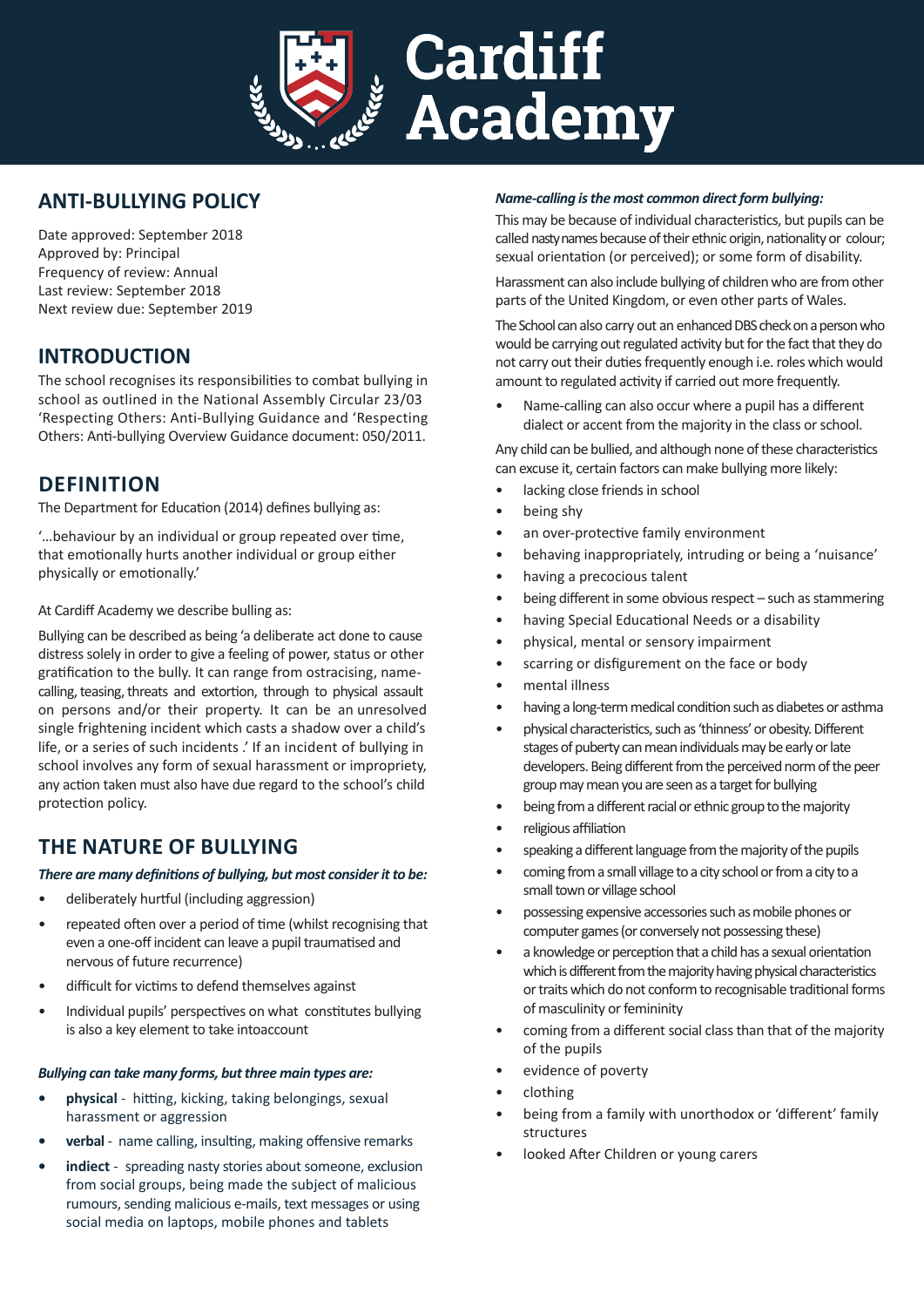

At Cardiff Academy staff, parents and children work together to create a happy, caring, learning environment. Bullying, either verbal, physical or indirect will not be tolerated. It is everyone's responsibility to aim to prevent occurrences of bullying and to deal with any incidents quickly and effectively. Research has shown time and time again that the extent of bullying in schools is greatly underestimated. The school recognises that bullying can have serious effects on the health and well being of the victims and, therefore, takes its responsibility seriously to investigate and resolve all incidents of bullying behavior.

Bullying can be brought to the attention of staff either by the victim(s), their friend(s), their parent(s) or other interested people. Pupils will be encouraged to understand that they have a right to be listened to and what they should do if they have a problem. Parental concerns will be taken seriously and reported incidents will be investigated and followed up in accordance with the school's procedures.

The school will be proactive in raising awareness of the problem of bullying, of the school's anti-bullying policy and of strategies to deal with bullying, through assemblies, PSHE lessons, group discussions and meetings of the School Council.

The following is a list of actions available to staff depending on the perceived seriousness of the situation. The emphasis is always to begin with a caring, listening, restorative approach as bullies are often victims too – that is why they bully

Safer Recruitment Training or refresher training as applicable.

All applicants who are invited to an interview will be required to bring evidence of their identity, address and qualifications. Original document will only be accepted and photocopies will be taken. Unsuccessful applicant documents will be destroyed six months after the recruitment programme.

- Discussions at length with the victim. This will require patience and understanding: **Remember – listen, believe, act, reassure**
- Identify the bully/bullies. Obtain witnesses if possible. Advise the Principal as soon as possible
- Discussions with the bully. Confront them with the details and ask them to tell the truth about the situation/incident. Make it clear that bullying is not acceptable at Cardiff Academy.
- If they own up then follow the procedure outlined below and in the Discipline Policy
- If they do not own up, investigate further. If it is clear that they are lying, continue with the procedure. Children usually own up if presented with all the facts
- Hold separate discussions with parents of bully and victim in order to secure their understanding and full support.
- Sanctions for the bully will be applied in accordance with the Discipline Policy (see above) and will depend on the seriousness and extent of the bullying. Usually, as with other examples of bad behaviour, lesser sanctions (such as detention/ loss of privileges/ letter of apology) will be applied to begin with, graduating to more significant formal sanctions for repeated or serious incidents (see above)
- Develop support and intervention strategies (see National Assembly Circular 23/03 'Respecting Others: Anti-Bullying Guidance' (September 2003)) aiming to solve/ to reduce the problem such as:
- 1. Cooperative group work
- 2. Restorative interview
- 3. Circle time
- 4. Mediation by peers
- 5. Circle of friends
- 6. Peer support
- 7. Buddying or befriending
- 8. Quality Circles
- 9. The support group approach
- 10. Assertiveness training groups
- 11. Mediation by adults
- 12. Restorative meetings
- 13. Working with victims
- 14. Working with outside agencies
- 15. Continue monitoring the situation by observing at playtimes/ lunchtimes and having discussions with victim and bully to ensure no repetition.
	- In some cases the extent of the bullying may result in the exclusion, permanent or fixed term, of the bully

As the behaviour of the bully (hopefully) improves, then favoured activities etc. can be reinstated, and the child should be praised for good behaviour. This will rebuild the child's self-esteem, which may have been damaged after being caught bullying, or could have been low anyway, hence the bullying.

## **BULLYING BECAUSE OF RACE, GENDER, SEXUAL ORIENTATION, DISABILITY OR LONG-TERM HEALTH CONDITION**

The school recognises that incidents of bullying may arise because of race, gender, sexual orientation, disability or long term health condition. Incidents of racism may not necessarily constitute bullying and therefore this policy works in conjunction with the School's Education for Ethnic Diversity policy which details procedures for dealing with racist incidents.

The school is aware that some aspects of sexual bullying may involve child protection issues. In these instances this policy works in conjunction with the school's Child Protection Policy and staff are asked to report any concerns to the school's Child Protection Officer.

The school will deal with specific incidents in these areas in accordance with the procedures outlined above. It will also seek to explore issues of diversity, difference, racism, sexism and discrimination throughout the curriculum in order to educate and raise pupils' understanding.

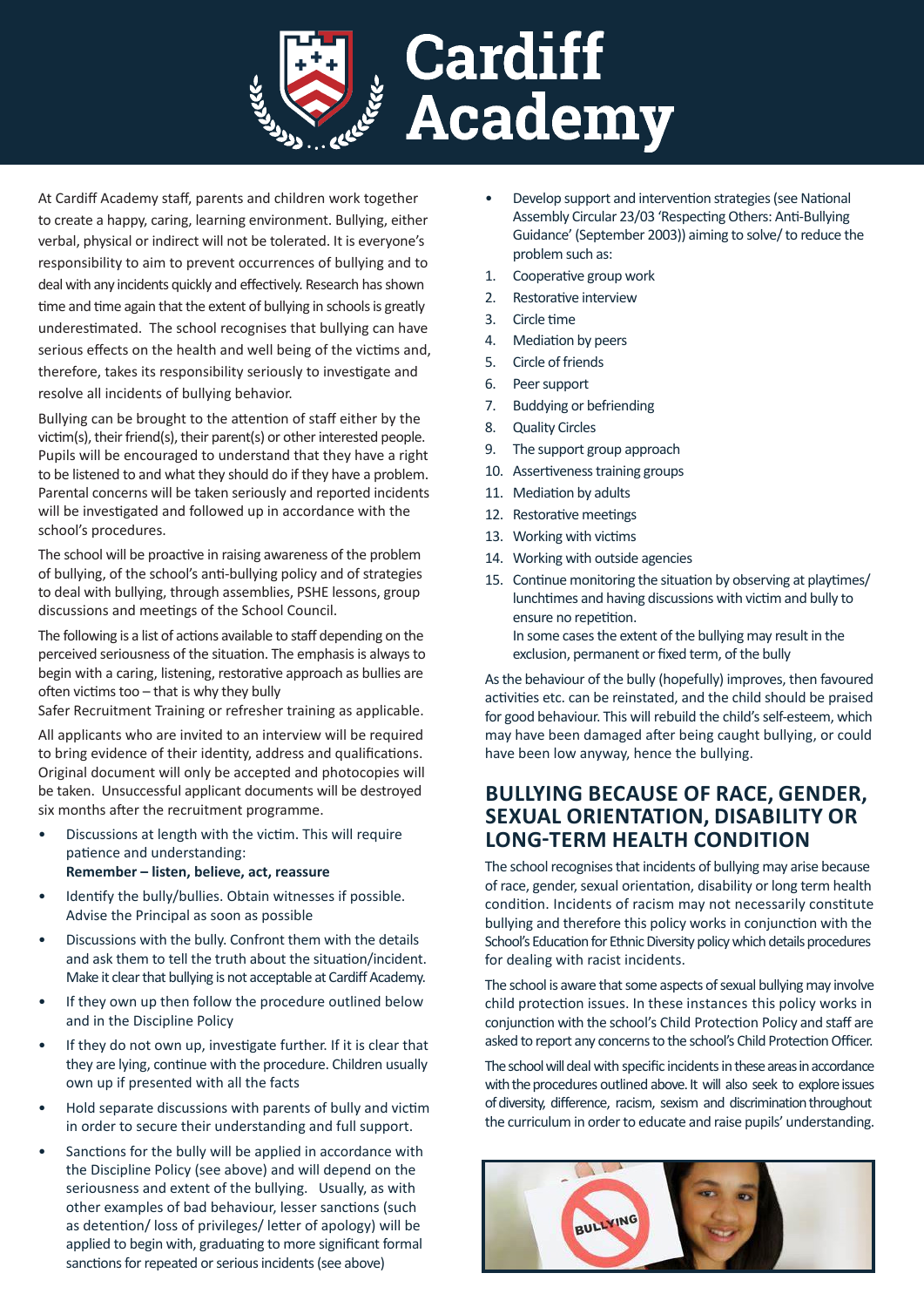

# **BULLYING BY TEXT MESSAGES ON MOBILE PHONES AND BY EMAIL**

This is an increasing problem and is difficult to trace, requiring schools to be particularly vigilant and innovative in finding solutions. The school will remind children to be careful who they give their phone number to, and keep a record of the date and time of any offensive message. Victims will be encouraged to save messages they are concerned about and let a member of staff see them.

When pupils report bullying text messages the school will take the complaint seriously; the child's family might also need to contact the police. If such bullying has been carried out by one or more pupils on a persistent basis, or there has been a threat of violence, it will be dealt with firmly (see approach to sanctions outlined above). The same also applies to malicious e-mails sent by other pupils.

# **CYBERBULLYING**

#### What is cyberbullying?

Bullying is purposeful, repeated behaviour designed to cause physical and emotional distress. Cyberbullying (or online bullying) is bullying using technologies, particularly over the internet or via mobile and gaming networks.

Cyberbullying is the use of technologies by an individual or by a group of people to deliberately and repeatedly upset someone else.

- Technology can be used to carry out a wide range of unacceptable or illegal behaviours. Cyberbullying can include:
	- intimidation and threats
	- harassment and stalking
	- vilification/defamation
	- exclusion or peer rejection
	- impersonation
	- unauthorised publication of personal information or images
	- manipulation
- Cyberbullying can be an extension of face-to-face bullying, with technology providing an additional route to harass an individual or group.
- Cyberbullying can be a way for someone being bullied face-to-face to retaliate.
- Cyberbullying can be carried out by individuals or groups who are known to the person being bullied.
- There are also cases where individuals have been cyberbullied by people or groups they have never met.
- Any member of the school community pupil, staff member, parent or carer – can be involved in and be affected by cyberbullying. Cyberbullying can take place between pupils; between pupils and staff; between parents and carers and pupils; between parents and carers and staff; and between staff members.
- Cardiff Academy works with the whole school community to understand, prevent and respond to bullying behaviour, including cyberbullying.
- Cyberbullying can include discrimination and hate crimes, including:
	- sexist bullying
	- racist and faith targeted bullying
	- bullying related to sexual orientation (homophobic or biphobic bullying)
	- bullying related to gender identity (transphobic bullying)
	- bullying of people because they have special educational needs and disabilities

# **FORMS THAT CYBERBULLYING CAN TAKE**

#### **Threats and intimidation**

- Threats can be sent by mobile phone, email, within online games, via comments on websites, social networking sites or message boards.
- Threats can include violence, including sexual violence, or threats to disclose information about someone that may harm them, or that they are not ready to share – for example, the threat to make someone's sexual orientation or gender identity known (to 'out' someone) when they may not feel ready for this.

#### **Harassment or stalking**

- Repeatedly sending unwanted text or instant messages, or making phone calls (including silent calls).
- Using public forums, such as social networking sites or message boards, to repeatedly harass, or to post derogatory or defamatory statements.
- Tracking someone's activity and collecting information about them, for example by searching databases and social network services; by pretending to be other people and 'friending' the person; or by using spyware.
- Doxing (which comes from the slang 'dox' for 'documents') is the practice of posting personal information about someone online without their permission.

### **Vilification/defamation**

- Posting upsetting or defamatory remarks about an individual online, or name-calling, general insults, and prejudice-based bullying, for example sexist, homophobic and racist messages.
- 'Slut-shaming' can be defined as the practice of attacking (primarily) girls and women on the grounds of perceived or fabricated transgressions of socially acceptable sexual behaviours i.e. reposting of texts or images, or the fabrication of information. This practice attacks girls and women on the grounds of their gender and sexual identities, and aims to regulate their behaviour by sending the message that what is deemed as sexually inappropriate conduct can be legitimately used to publically humiliate them, whether they engage in it or not.

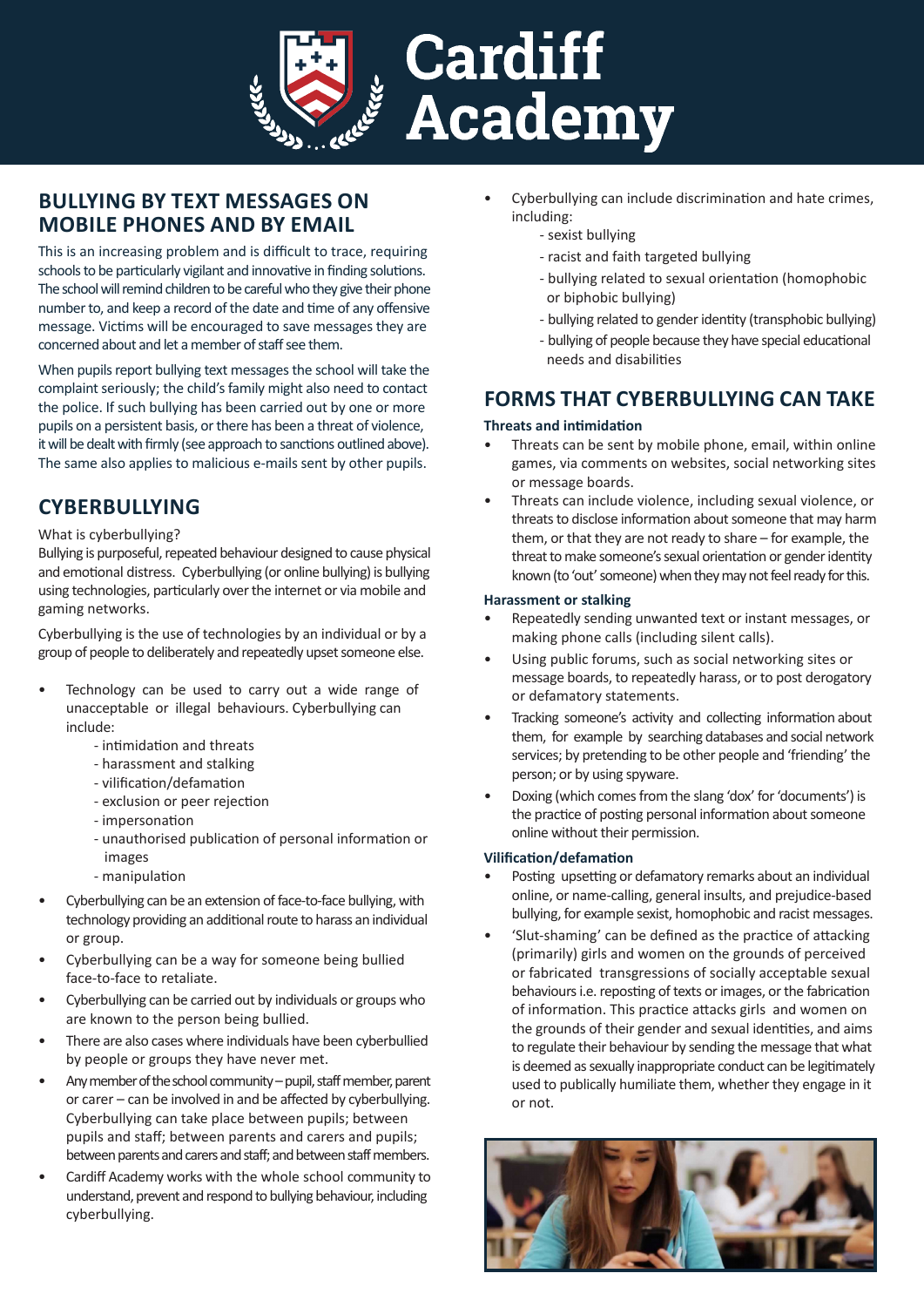

### **Ostracising/peer rejection/exclusion**

- Online exclusion may be harder to detect than people being marginalised in a physical space, such as a classroom. Social networking sites can be an important extension of a person's social space and activity.
- On some services, it is possible for members to set up a closed group, which can protect members from unwanted contact, but can also be used to exclude others. Functions that can be used to block abusive behaviour can also be used to exclude others online.

#### **Identity theft/unauthorised access and impersonation**

- 'Hacking' is generally used to mean accessing someone else's account, by finding out or guessing their username and password information for example. Unauthorised access of systems, accounts or files is not automatically a form of cyberbullying, but it is always a serious issue. Unauthorised access to computer material is illegal.
- There are cases where sites have been set up which make use of school logos and name, or using photographs of staff or students taken from the school website without permission.

#### **Publicly posting, sending or forwarding personal or private information or images**

- The deliberate public sharing of private content can be designed to embarrass or humiliate, and once such messages or content are made public, containing them becomes very difficult.
- Creating, possessing, copying or distributing images of children and young people under the age of 18 which are of an indecent or sexual nature is illegal, even if they were taken in 'fun' or by 'willing' parties, or if they were taken and distributed by the subject of the photograph.
- Sharing private, sexually provocative or sexually explicit photographs or films of adults (of people aged 18 and over) without their consent, and with intent to cause distress ('revenge porn'), is an offence, regardless of whether the subject initially consented to the creation of the content or created the pictures themselves.

#### **Characteristics of cyberbullying**

All forms of bullying are harmful and unacceptable, including cyberbullying. The use of technology in cyberbullying means that there are some significant characteristics that differ from bullying that takes place in physical spaces. These include:

**Profile:** people do not have to be physically stronger, older, or more popular than the person they are bullying online.

**Location:** cyberbullying is not confined to a physical location and it can take place at any time. Incidents can take place in their own home, intruding into spaces that have previously been regarded as safe and private.

**Audience:** online content can be hard to remove, and can be re-circulated and reposted. The potential numbers of people who can see content posted online is very large. Single incidents of online abuse can quickly escalate into cyberbullying, for example, by reposting, sharing and comments.

**Anonymity:** the person being bullied will not always know the identity of the person or people bullying them. They also will not know who has seen the abusive content.

**Motivation:** cyberbullying is typically carried out on purpose. However, initial incidents may have unintended consequences, and can escalate through the involvement of others. An individual may not feel that by endorsing or reposting someone else's post that they are actively participating in bullying. The instigator may not have intended an offensive or hurtful comment to be repeated. A single incident – one upsetting post or message – may escalate into cyberbullying involving a number of people over time.

**Evidence:** online and mobile communications leave a digital trail.

#### **Legal duties and powers**

- Cardiff Academy has a duty to protect students from all forms of bullying behaviour and provide a safe, healthy environment.
- Through our lessons PSHE and Computer Science we teach pupils about online safety though teaching and learning opportunities and following the Digital Competency Framework.
- All school staff have a duty to ensure the health, safety and welfare of employees and follow Welsh Government advice and guidance on safety online. This guidance is displayed as posters at key points throughout the school.
- All school staff have a responsibility to provide a safe environment in which children can learn, this includes in digital as well as physical spaces.
- All teachers, including the Principal, safeguard children's wellbeing and maintain public trust in the teaching profession as part of their professional duties by signing up to the EWC Professional Code of Conduct.
- Cardiff Academy has a Safe Use of ICT policy that all pupils and school staff have to sign and adhere to. This outlines accepted and expected forms of behaviour on social media and use of social media; both inside and outside of school.
- All school staff and pupils at Cardiff Academy understand that they represent the school, its values and its culture and ethos whether they are in school; outside of school or online. As such, any action that brings the name of the school into disrepute or creates harm and upset to others will be dealt with in line with the School's Disciplinary Policy.

#### **Civil and criminal law**

Bullying, or cyberbullying, is not a specific criminal offence in UK law, however harassment, malicious communications, stalking, threatening violence, and incitement are all crimes. There are a range of laws that criminalise activity that may be related to cyberbullying, including discrimination, harassment and threats.

The age of criminal responsibility in England and Wales is 10. It is worth noting the Crown Prosecution Service (CPS) Guidelines on prosecuting cases involving communications sent via social media:

"The age and maturity of suspects should be given significant weight, particularly if they are under the age of 18 […] Children may not appreciate the potential harm and seriousness of their communications and a prosecution is rarely likely to be in the public interest".